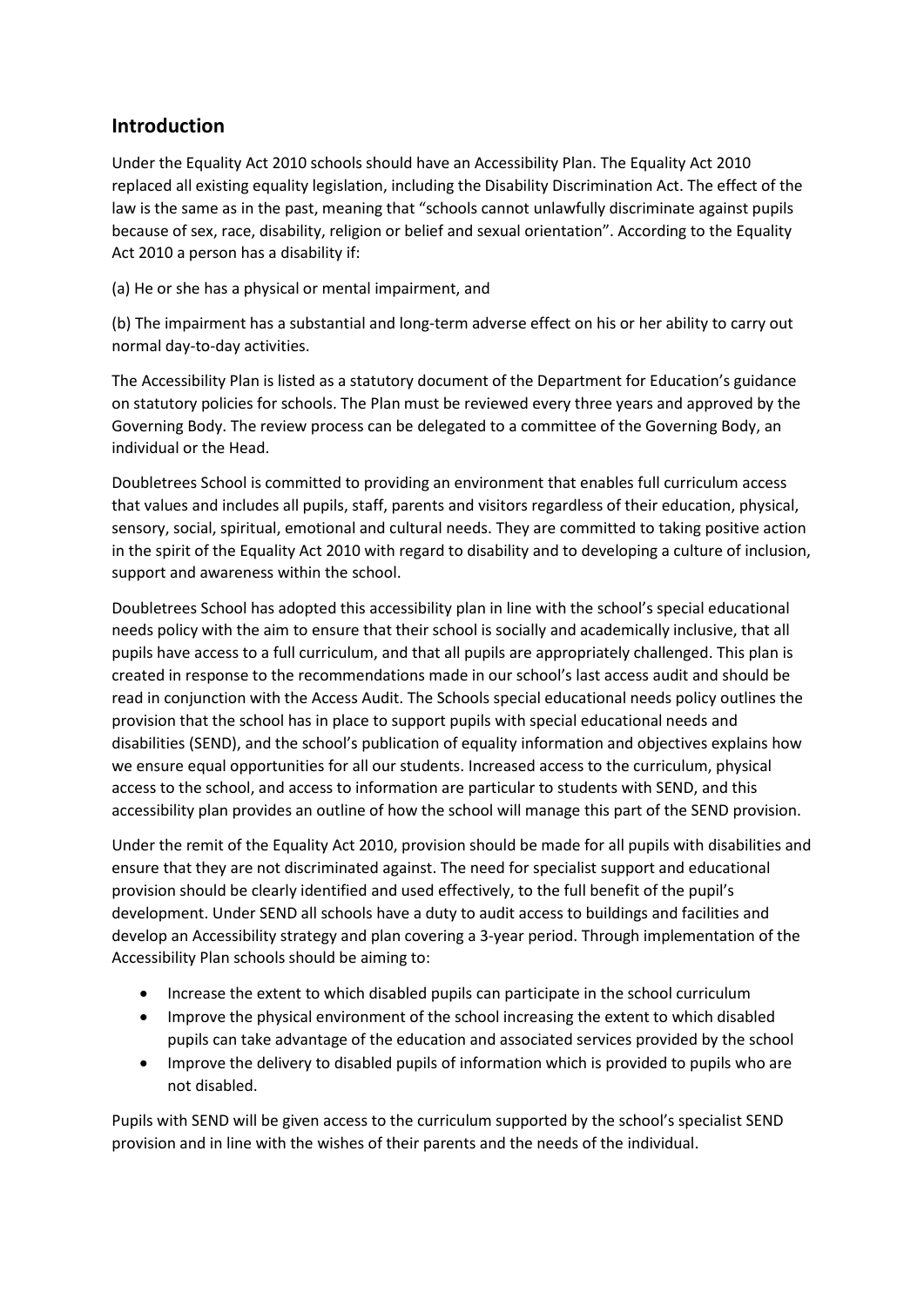The school curriculum is regularly reviewed by the Head Teacher to ensure that it is accessible to pupils of all levels and abilities and supports the learning and progress of all pupils as individuals. This includes learning outside the classroom.

It is the aim of the School to ensure that all resources and SEND provisions are being used effectively and efficiently within the school setting in order to support the taught curriculum and enable pupils to reach their full potential. The school does this by:

- keeping staff fully informed of the special educational needs of any pupils in their charge including sharing progress reports, medical reports and teacher feedback
- providing regular training and learning opportunities for staff in all departments on the subject of SEND and SEND teaching; school staff should be up to date with teaching methods that will aid the progress of all pupils including those with SEND
- making use of all class facilities and space
- using in-class provisions and support effectively to ensure that the curriculum is differentiated where necessary
- making sure that individual or group tuition is available where it is felt that pupils would benefit from this provision
- any decision to provide group teaching outside the classroom will involve the SENCO in providing a rationale and focus on flexible teaching. Parents will be made aware of any circumstances in which changes have been made
- setting appropriate individual targets that motivate pupils to do their best, and celebrating achievements at all levels
- listening to pupils' views and taking them into account in all aspects of school life.

#### **2. Sensory and physical needs**

The school has some of the following adaptations in place to meet sensory and physical needs and those not yet present are being planned for the future:

- appropriate seating, acoustic conditioning and lighting
- adaptations to the physical environment of the school
- adaptations to school policies and procedures
- access to alternative or augmented forms of communication
- provision of tactile and kinaesthetic materials
- access to low vision aids
- access to specialist aids, equipment or furniture
- regular and frequent access to specialist support

#### **3. Reasonable adjustments**

The School will also make reasonable adjustments for individual students who need extra provision than that which is already in place to make sure that all students are involved in every aspect of school life, and that all barriers to learning are removed. These may fall under the following headings: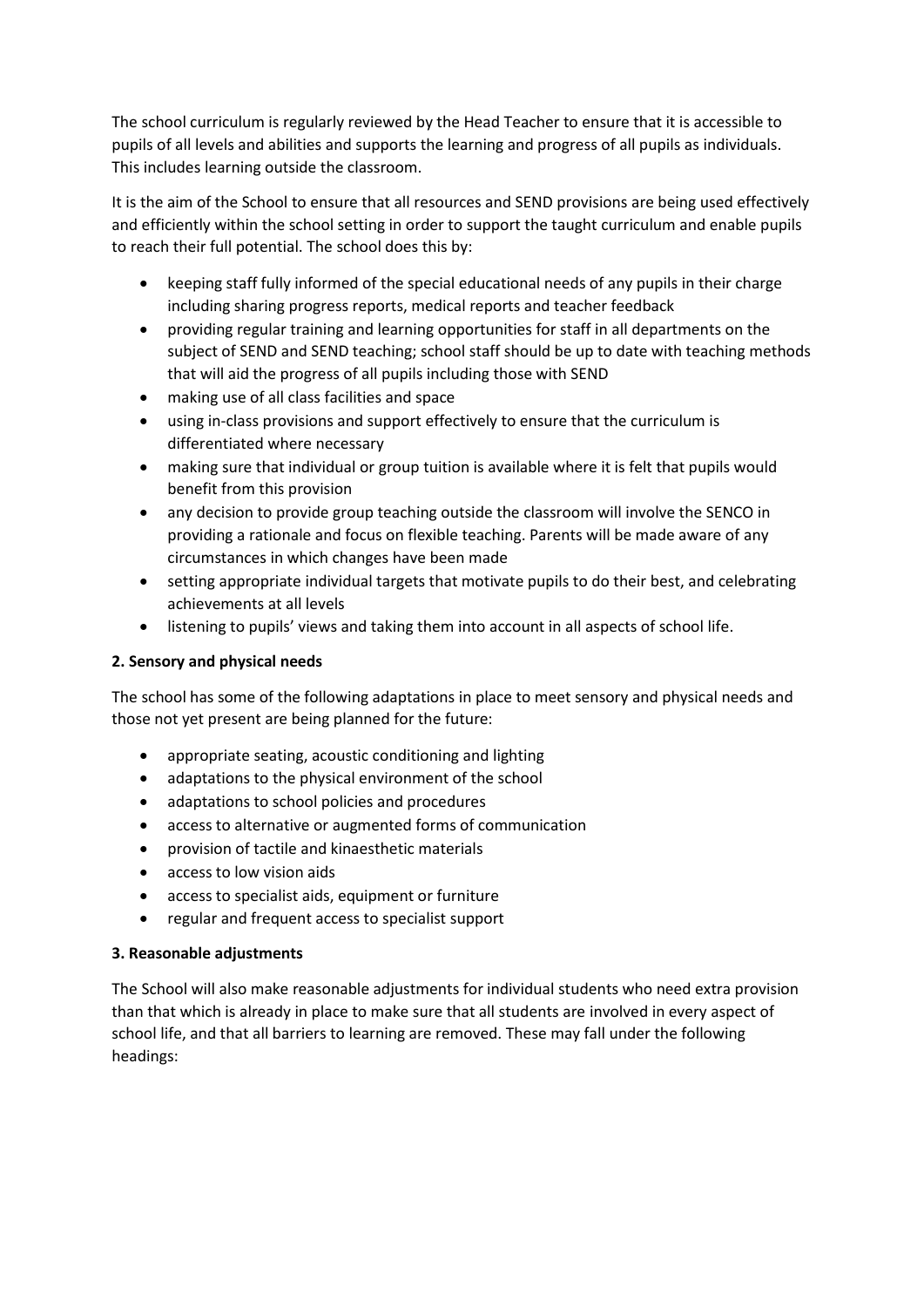#### **The building and grounds:**

- audio-visual fire alarms
- assistance with guiding

#### **Teaching and learning:**

- a piece of equipment
- extra staff assistance
- an electronic or manual note-taking service
- readers for pupils with visual impairments

#### **Methods of communication:**

- a piece of equipment
- the provision of a sign language interpreter, lip-speaker or deaf-blind communicator
- induction loop or infrared broadcast system
- videophones
- readers for pupils with visual impairments.
- This accessibility plan will be evaluated every 3 years to monitor its effectiveness and ensure that it covers all areas of accessibility that are needed in the school

Signed by

| <b>Head Teacher</b> | Date: |
|---------------------|-------|
| SENCo               | Date: |
| Governor            | Date: |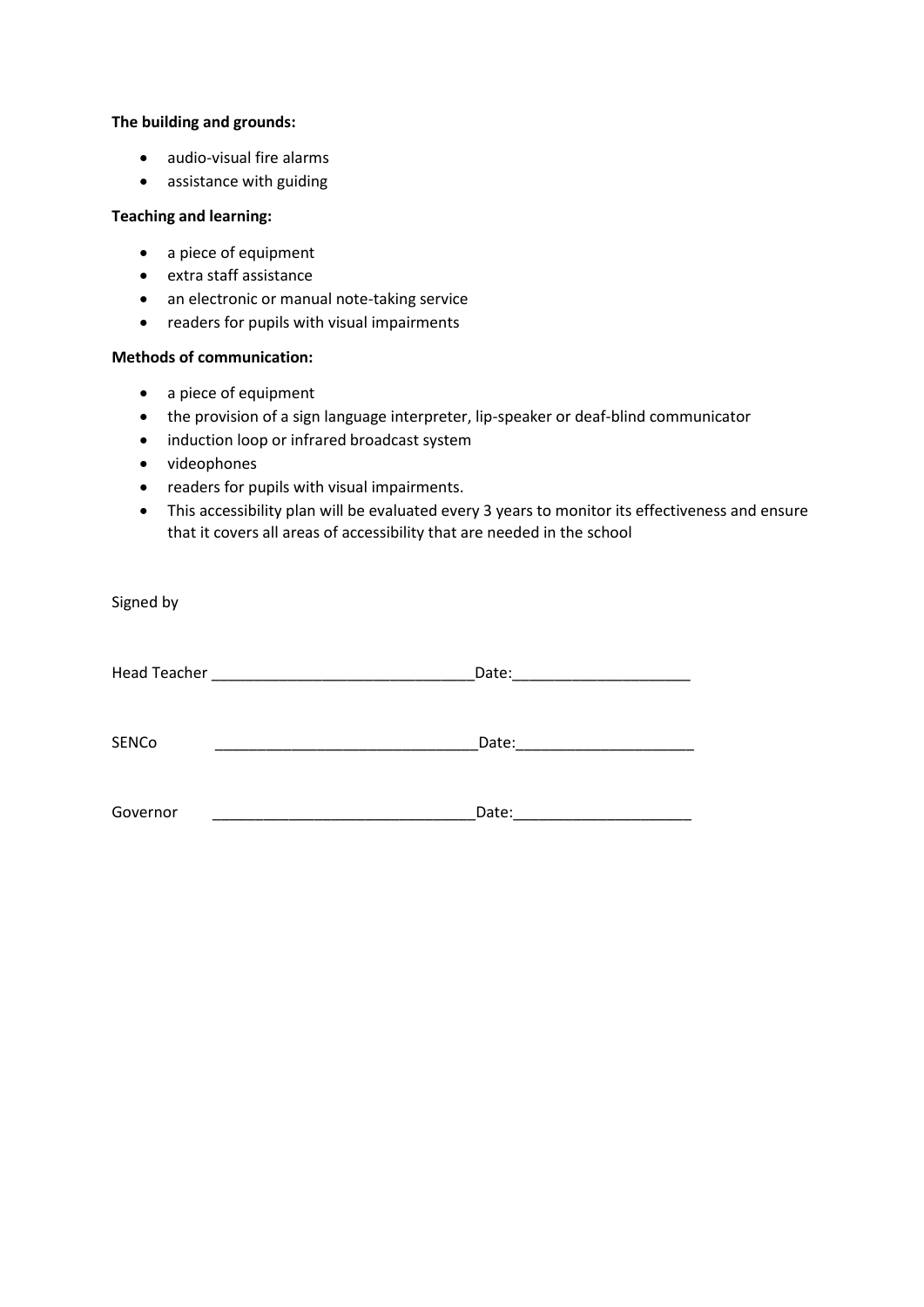# **Priority Ratings**

#### **Priority A:**

Where there are potential health and safety risks or where failure to implement changes would be highly likely to attract legal implications. Immediate action is recommended to put changes into effect.

#### **Priority B:**

Where action is recommended within the short term to alleviate an access problem or make improvements that will have a considerable impact.

#### **Priority C:**

Where action is recommended within 12 - 24 months to improve access.

#### **Priority D:**

Where the recommendation involves excessive costs or should be implemented as part of a longterm plan.

#### **KEYS FOR COSTS**

Budget costs have been included in the form of bands.

|  |  |  |  | N - None M - Minimal OG - Ongoing Maintenance ST - Structural Change |  |
|--|--|--|--|----------------------------------------------------------------------|--|
|--|--|--|--|----------------------------------------------------------------------|--|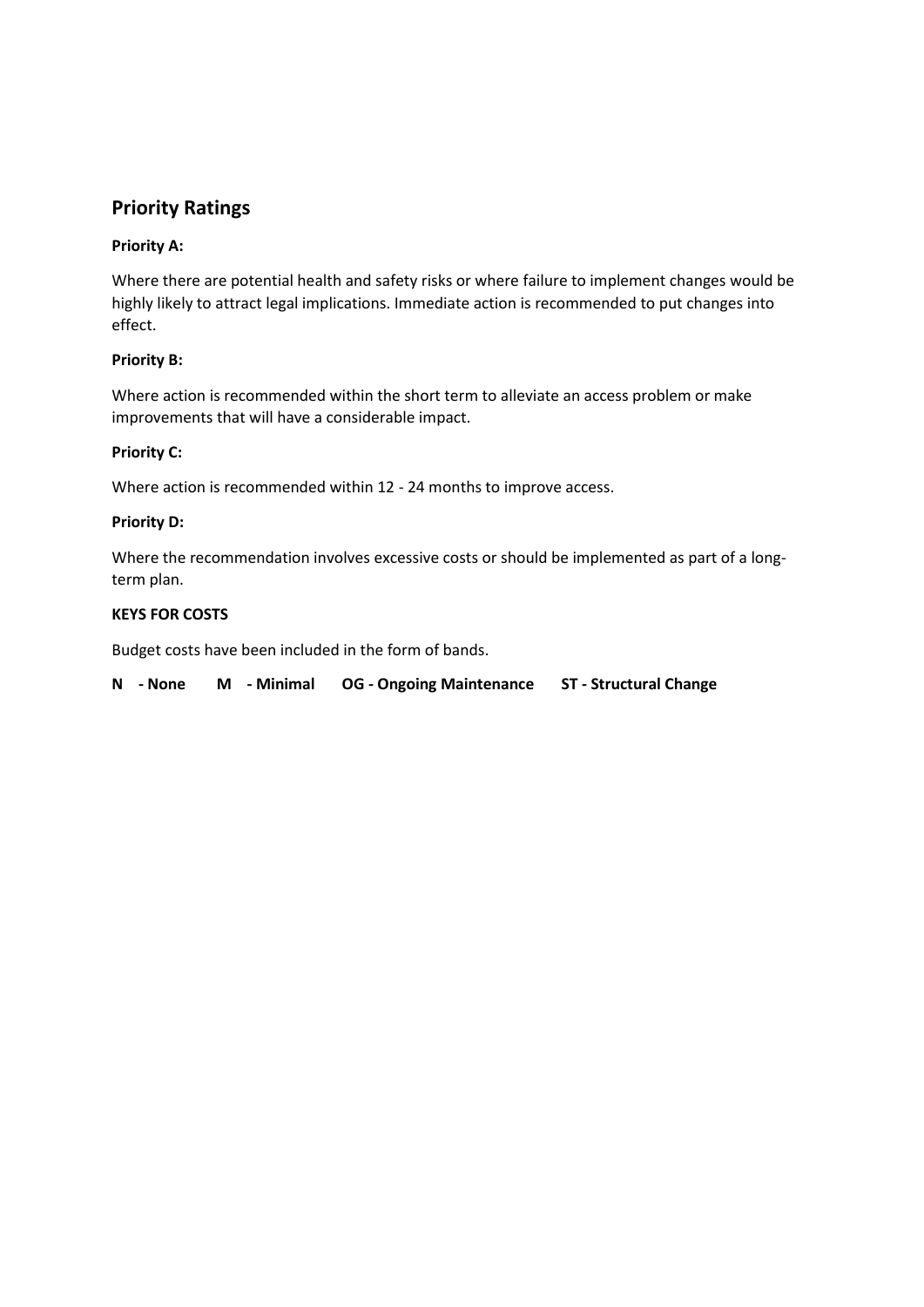# **Accessibility Plan for Doubletrees School, March 2019**

| <b>Item</b>             | <b>Areas</b>       | <b>Recommendation</b>               | <b>Priority</b> | <b>Keys</b> | <b>Target</b> | <b>Date</b>     |
|-------------------------|--------------------|-------------------------------------|-----------------|-------------|---------------|-----------------|
|                         |                    |                                     | A, B, C         | for         | date          | <b>Achieved</b> |
|                         |                    |                                     |                 | costs       |               |                 |
| $\mathbf{1}$            | Pedestrian         | It is recommended to add on         | Α               | N           | 2019          |                 |
|                         | <b>Entrances</b>   | your website that there is no       |                 |             |               |                 |
|                         |                    | pedestrian access for a person in   |                 |             |               |                 |
|                         |                    | a wheelchair and they are           |                 |             |               |                 |
|                         |                    | advised to arrive in a vehicle.     |                 |             |               |                 |
| $\overline{2}$          | <b>Car Park</b>    | Pedestrian walkways should be       | B               | M           | 2020          |                 |
|                         |                    | marked out in your car park.        |                 |             |               |                 |
|                         |                    | <b>Ensure that all pedestrian</b>   |                 |             |               |                 |
|                         |                    | walkways are well-lit at all times  |                 |             |               |                 |
|                         |                    | and that the surfaces are           |                 |             |               |                 |
|                         |                    | completely flat, with no cracks in  |                 |             |               |                 |
|                         |                    | the floor. Clear away any debris    |                 |             |               |                 |
|                         |                    | or rubbish regularly                |                 |             |               |                 |
| 3                       | <b>Disabled</b>    | Re paint the markings for the       | B               | M           | 2020          |                 |
|                         | parking            | disabled parking.                   |                 |             |               |                 |
| $\overline{\mathbf{4}}$ |                    | Erect signs in front of your        | B               | M           | 2020          |                 |
|                         |                    | disabled car parking bays           |                 |             |               |                 |
| 5                       |                    | Paint the gate handle and           | B               | M           | 2020          |                 |
|                         |                    | stanchions in a contrasting         |                 |             |               |                 |
|                         |                    | colour                              |                 |             |               |                 |
| 6                       | <b>External</b>    | Paint nosings on all outside steps  | B               | M           | 2019          |                 |
|                         | Ramps and          | where necessary and re-paint at     |                 |             |               |                 |
|                         | <b>Steps</b>       | the first sign of wearing. Paint    |                 |             |               |                 |
|                         |                    | nosing in a contrasting colour.     |                 |             |               |                 |
| $\overline{\mathbf{z}}$ |                    | Paint all external rails in a       | $\, {\bf B}$    | M           | 2020          |                 |
|                         |                    | contrasting colour                  |                 |             |               |                 |
| 8                       |                    | Mark tape at the start and end of   | B               | M           | 2019          |                 |
|                         |                    | each handrail                       |                 |             |               |                 |
| 9                       | Wayfinding         | Ensure all signs are in lower case. | B               | M           | 2019          |                 |
|                         | and Signage        | Incorporate tactile signage in all  |                 |             |               |                 |
|                         |                    | your future signs.                  |                 |             |               |                 |
| 10                      |                    | Include directional signs for       | B               | M           | 2019          |                 |
|                         |                    | visitors, parent and carers.        |                 |             |               |                 |
|                         |                    | Ensure this is done using lower     |                 |             |               |                 |
|                         |                    | case and incorporates tactile       |                 |             |               |                 |
|                         |                    | information.                        |                 |             |               |                 |
| 11                      | <b>Main</b>        | Lower the height of the             | B               | M           | 2020          |                 |
|                         | <b>Entrance to</b> | intercom.                           |                 |             |               |                 |
|                         | reception          |                                     |                 |             |               |                 |
| 12                      | Reception          | Ensure there is at least one chair  | B               | M           | 2019          |                 |
|                         | area               | with arms in the waiting area       |                 |             |               |                 |
|                         |                    |                                     |                 |             |               |                 |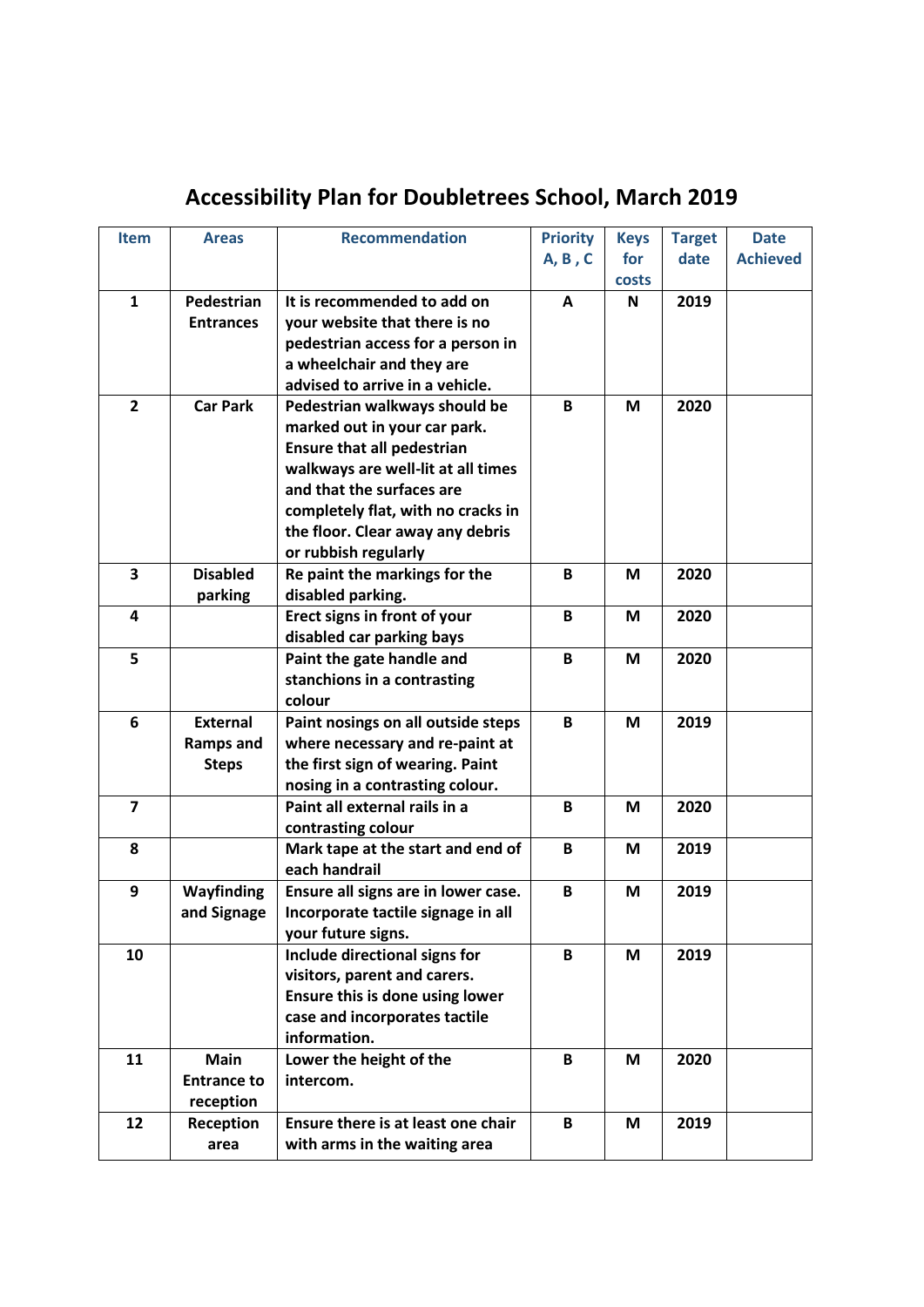| 13 |                                       | Install a shelf in the reception<br>area or a table at a suitable<br>height for wheel chair users in<br>the waiting area                                                                                                                                | B            | M         | 2019      |  |
|----|---------------------------------------|---------------------------------------------------------------------------------------------------------------------------------------------------------------------------------------------------------------------------------------------------------|--------------|-----------|-----------|--|
| 14 |                                       | Provide portable induction loop<br>at the reception desk                                                                                                                                                                                                | B            | M         | 2020      |  |
| 15 | Classroom<br>and<br><b>Facilities</b> | Fit height adjustable sinks for the<br>classrooms with PMLD                                                                                                                                                                                             | $\mathsf{C}$ | M         | 2022      |  |
| 16 |                                       | Fit blinds/curtains to rooms that<br>don't have them                                                                                                                                                                                                    | B            | M         | 2019      |  |
| 17 | <b>Internal</b><br>ramps              | Fit handrails to both sides of the<br>smaller ramp                                                                                                                                                                                                      | A            | M         | 2020      |  |
| 18 | <b>Doors</b>                          | Replace non-compliant door<br>handles with D fittings.                                                                                                                                                                                                  | B            | M         | 2019      |  |
| 19 | <b>Bathrooms</b>                      | <b>Replace non-conforming taps</b><br>with push button or lever taps.                                                                                                                                                                                   | B            | M         | 2020      |  |
| 20 | WC for the<br>disabled                | <b>Install coats hooks</b>                                                                                                                                                                                                                              | B            | M         | 2019      |  |
| 21 |                                       | <b>Consider the addition of further</b><br>disabled toilet with a wider<br>entry.                                                                                                                                                                       | $\mathsf{C}$ | <b>ST</b> | <b>OG</b> |  |
| 22 |                                       | Make sure the main disabled<br>toilet is clearly signed from the<br>waiting area                                                                                                                                                                        | A            | N         | 2019      |  |
| 23 | <b>Staff room</b>                     | Provide at least one chair with<br>arms in the staffroom                                                                                                                                                                                                | A            | N         | 2019      |  |
| 24 | Gender<br>Identity                    | Upon presentation, name and<br>gender-marker (pronoun)<br>change, including on documents,<br>school record. Reissue any award<br>or other certificates                                                                                                  | A            | N         | <b>OG</b> |  |
| 25 |                                       | <b>Review toilet and changing</b><br>facilities:<br>Disclosures: To whom, by whom,<br>how and when?<br><b>Press Intrusion: Prepare generic</b><br>equality statement to be issued if<br>necessary. Alert office staff who<br>respond to telephone calls | А            | N         | <b>OG</b> |  |
| 26 |                                       | Arrange training for staff                                                                                                                                                                                                                              | A            | N         | OG        |  |
| 27 |                                       | Time out: Children (especially<br>during puberty) may need clinic<br>appointments                                                                                                                                                                       | A            | N         | OG        |  |
| 28 | <b>Means of</b><br><b>Escape</b>      | An individual should be<br>delegated to ensure all escape<br>routes are free from<br>obstructions.                                                                                                                                                      | A            | N         | <b>OG</b> |  |